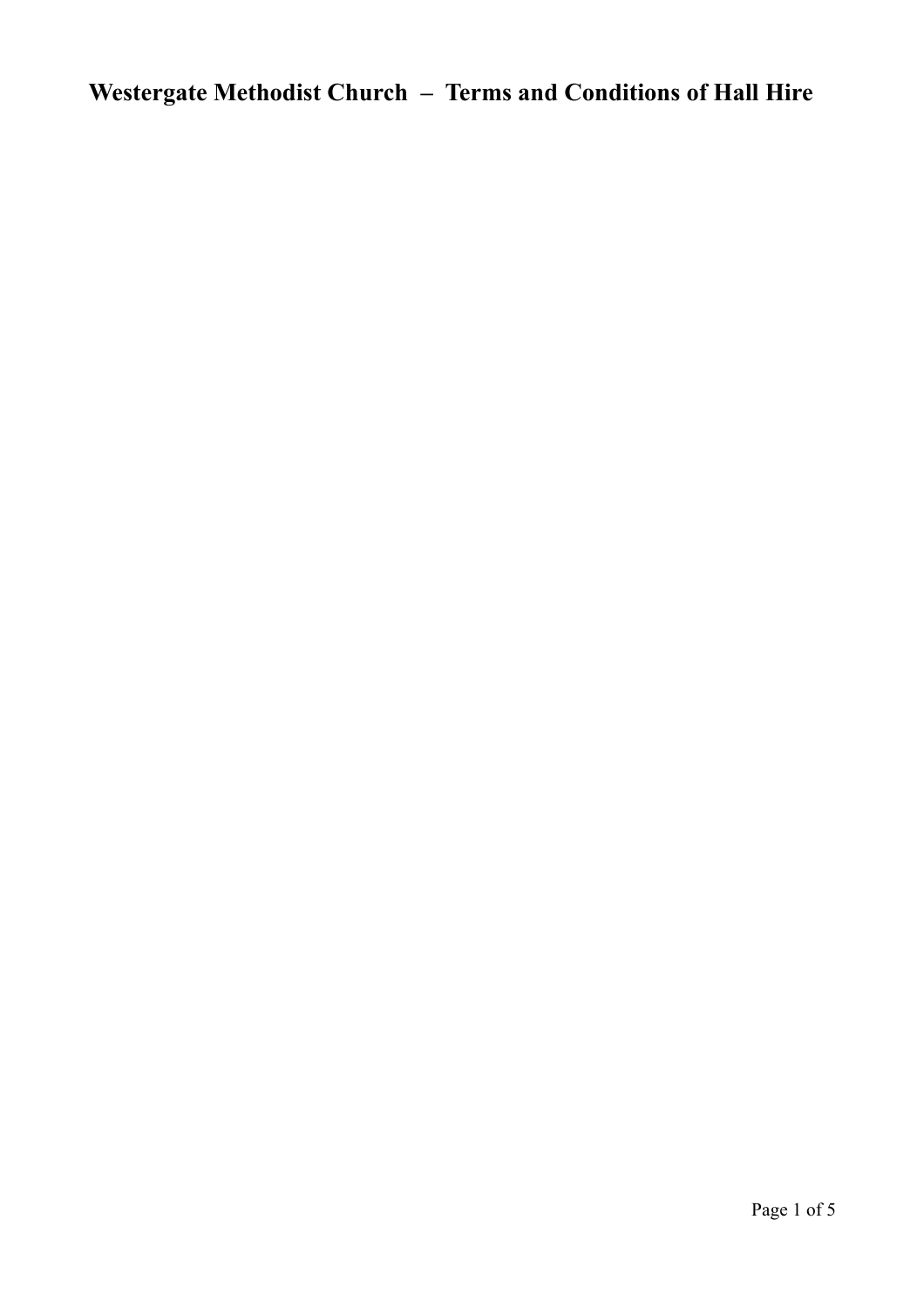## 1. Enquiries for Hire booking

To make an enquiry and confirm availability please contact the Church Senior Steward.

- 2. The purpose for which the premises are to be used must be clearly stated when the booking is made. We expect those that hire the premises to respect the Christian ethos of the Church.
- 3. Your use of the church premises is subject to the constraints of English Law, to the general requirements of The Methodist Church, and to the conditions imposed by the Church Council as managing trustees.
- 4. Only those facilities booked in advance will be available. No access to any other part of the premises other than the facilities booked is allowed, apart from the toilets and means of entry and departure.
- 5. Westergate Methodist Church reserves the right to refuse a booking without notice or to cancel a hiring agreement at any time before or during the term of the agreement upon giving seven days notice in writing.
- 6. The minister and authorised church representatives reserve right of entry to all parts of the Church premises at any time.
- 7. **SECURITY** You are expected to take all reasonable precautions to ensure the security of the building and its contents.

**Valuables**. You should take note, and warn all other users, that money and valuables should never be left unattended in any part of the building, Those using the premises are advised to take care of their valuables and personal belongings: Westergate Methodist Church accepts no responsibility for any items lost, mislaid or stolen.

**Keys** - Key-holders are expected to keep their key(s) safely. They should only be lent to authorised persons and additional copies should not be cut. lf additional or replacement keys are required these should be requested from the church officers.

8. **HEALTH & SAFETY.** You are responsible for the safety of your group/activity and have a duty of reasonable care. This includes being familiar with current Health & Safety Law, taking all reasonable steps to avoid foreseeable risks and being vigilant in looking out for hazards which should be reported. You must comply with all statutory and regulatory requirements with regard to Health and Safety for all activities. You are responsible for carrying out your own risk assessment for the activity you are undertaking. **Personal Injury** You should ensure that there is adequate first aid cover for your activity/

event. A basic first aid kit can be found in the church kitchen. This is provided for you to use at your own risk.

9. **REPORTING DEFECTS AND ACCIDENTS**. You are expected to report all damage, defects or accidents occurring on the premises. There is an accident report book in the church kitchen and you are required to report all injuries to people by an entry in this book, also to advise a church officer of the accident. If you discover a hazard or situation which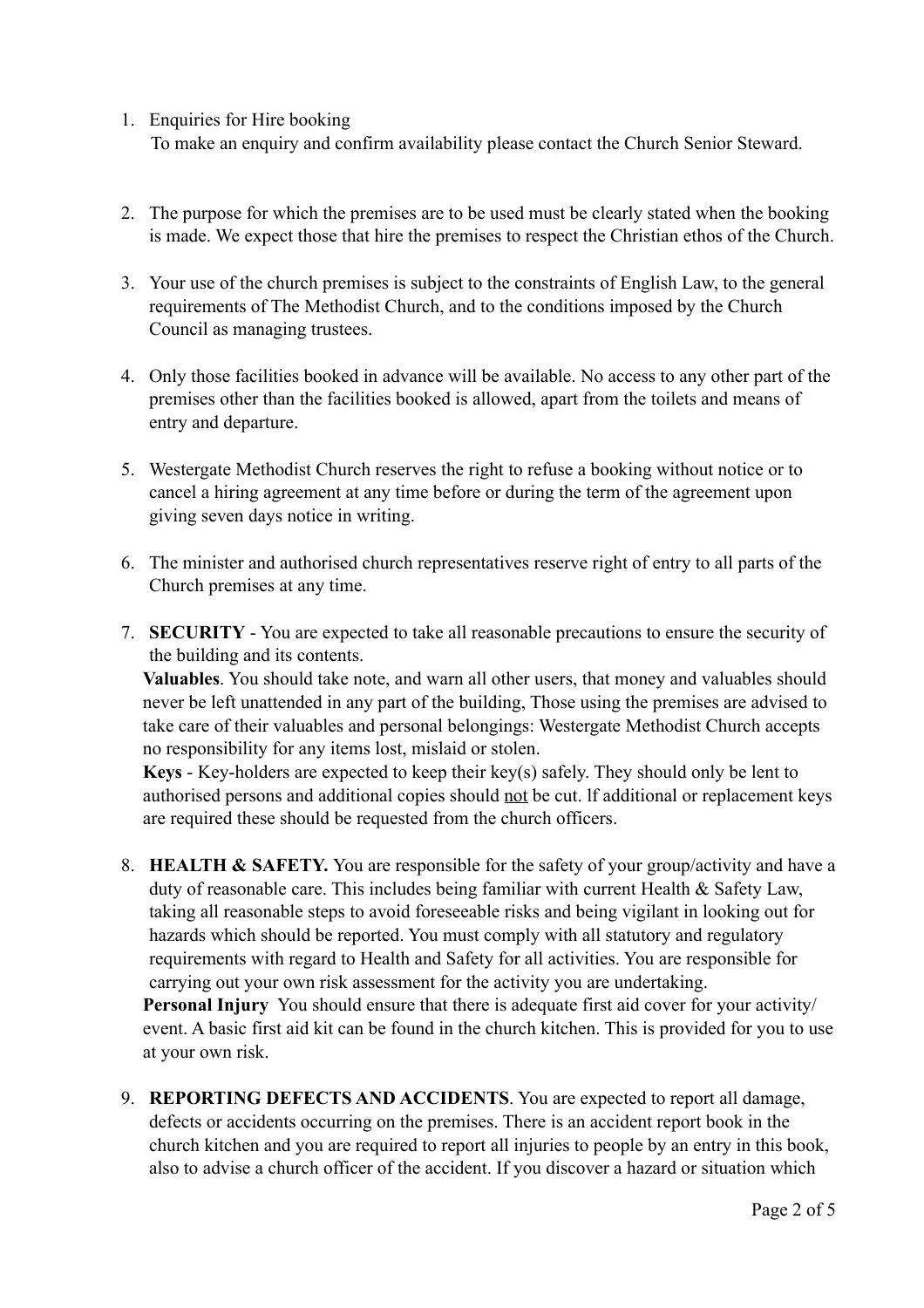you feel could cause an accident this should be reported, immediately, to one of the church officers. Circumstances which make the premises less pleasant or convenient than is desirable should be similarly reported. If there is anything which you can do to prevent an accident you are expected to take action to do so.

**Cost of breakage** -You are expected to report any damage or breakage, resulting from your use of the premises, and to pay the cost of repair or replacement.

10. **SAFEGUARDING OF CHILDREN AND VULNERABLE ADULTS -** Any event/ activity which involves contact with children and vulnerable persons must be in keeping with Government regulations, Home Office guidelines and with the Methodist Church's safeguarding policy. All users of the premises must be aware of this as there may be other groups on the premises.

In accepting these Conditions of Hire, you are also confirming that you have never been convicted or cautioned concerning a sexual offence against children or young people. Children and/or vulnerable adults must be supervised at all times by responsible adults, both within the building and outside.

- 11. **RISK ASSESSMENT** ln compliance with legislation and Methodist Church insurance, hirers are responsible for doing a risk assessment of their use of the hired accommodation and to keep a written copy of the findings, Should you find hazards arising from our premises, please notify us so that action can be taken.
- 12. **DUTY OF REASONABLE CARE** All users of the premises are expected to be familiar with current Health and Safety Law, to take all reasonable steps to avoid foreseeable risks and to be vigilant in looking out for hazards.

**Priority in emergencies** - The church puts the safety of any occupants of the premises much higher than the protection of property. Evacuation should be the first priority in any emergency and the second should be to call the Emergency Services. No one should take risks fighting fires and extinguishers are provided only for use on really small fires. **Emergency Exits** - While the building is occupied by groups of people there must be proper provision for them to get out in an emergency. To this end, the door by which they entered must be left unlocked throughout the period of occupation. All fire doors and exits to the premises must be kept clear at all times.

There is an additional emergency exit on the rear car-park side of the building, which may be opened by pushing the "Fire bar". **If you are a key-holder who is locking up, you are expected to see that all exit doors have not been left unsecured.**

- 13. **ELECTRICAL SAFETY** Great care must be taken when using electrical equipment on the premises. Permission should be sought before bringing power tools, heaters, cookers and lighting equipment onto the premises. The safety of your equipment is your responsibility and we recommend that all appliances are regularly tested by a qualified electrician. Coiled extension leads, worn flexes and items with guards which do not meet current British Standards are not acceptable.
- 14. **HAZARDOUS SUBSTANCES** Inflammable, volatile and toxic substances should not be brought onto the premises without prior permission of a church officer.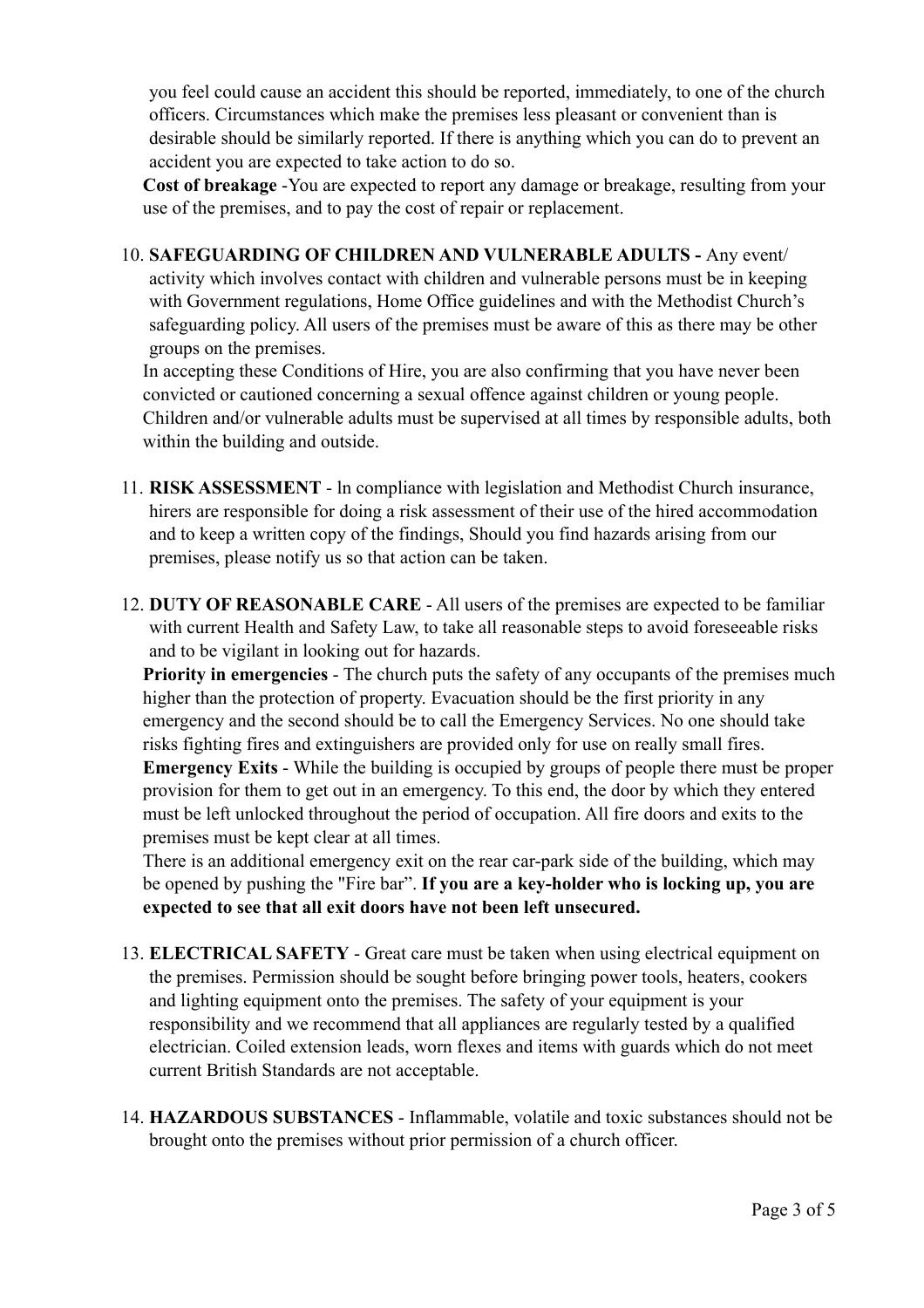- 15. **STORAGE OF FOODSTUFFS** Because of the risk of vermin, all foodstuffs must be stored in closed tins or jars, labelled with the owner's name. Any spillage of food or beverages must be cleaned up before leaving the premises.
- 16. **TIDINESS** You are expected to ensure that the premises, including the toilets, are left in a condition which will be acceptable to the next users. Rubbish should not be left on the kitchen floor. If you have too much to go in the bin provided, it should be taken away for disposal elsewhere. Any spillage or mess should be cleaned up. lf you or your organization sets up furniture for your use it must be replaced as you found it unless you are instructed to the contrary.
- 17. **ON LEAVING** You must ensure that all doors and windows are left secure, all heaters and lights are switched off, and the access door is left locked, unless instructed otherwise.
- 18. **KITCHEN HYGIENE** The kitchen is a protected area for preparing food only. You may use it to prepare beverages and food by arrangement at the time of booking. Every effort should be made to avoid contamination of the worktops by not placing large cartons, shopping bags, handbags or garments on them and by use of the sanitizing spray when appropriate. Further guidance will be provided on request.
- 19. **SMOKING** Smoking is not permitted on the premises.
- 20. **ALCOHOL** lt is a strict rule of the Methodist Church that no alcoholic drinks may be brought onto the premises. This ban includes wines and beers described as "Low alcohol".
- 21. **GAMBLING**  ln general The Methodist Church is opposed to gambling. You should not sell raffle tickets or operate a Tombola on the church premises unless you have obtained express permission to do so, for each occasion.
- 22. **SALE OF GOODS**  If selling goods on the premises, all users shall comply with Fair Trading Laws and all Codes of Practice used in connection with such sales.
- 23. **CHURCH ACTIVITIES** You are reminded that certain essential church functions have to take precedence over other activities. Special services, such as funerals, may be arranged at short notice. Sunday has a special significance and you are asked to consult the officers of the church before arranging any events or activities on that day.
- 24. **STORAGE** You may only store items on the premises if space has been specifically allocated to you. Unauthorised items will be removed without warning. It is the policy of the church not to store unsold items from one sale to the next.
- 25. **INSURANCE** Approved Church groups/events are covered under the Church's insurance policy. The Church's insurance policy does not cover the activities of outside groups who use the premises on a regular basis. These groups are required to have their own insurance which must provide Public Liability cover for not less that £1,000,000. Evidence of insurance will be requested when new bookings are being set up. You are also advised to consider having your own insurance to protect your group members and property.